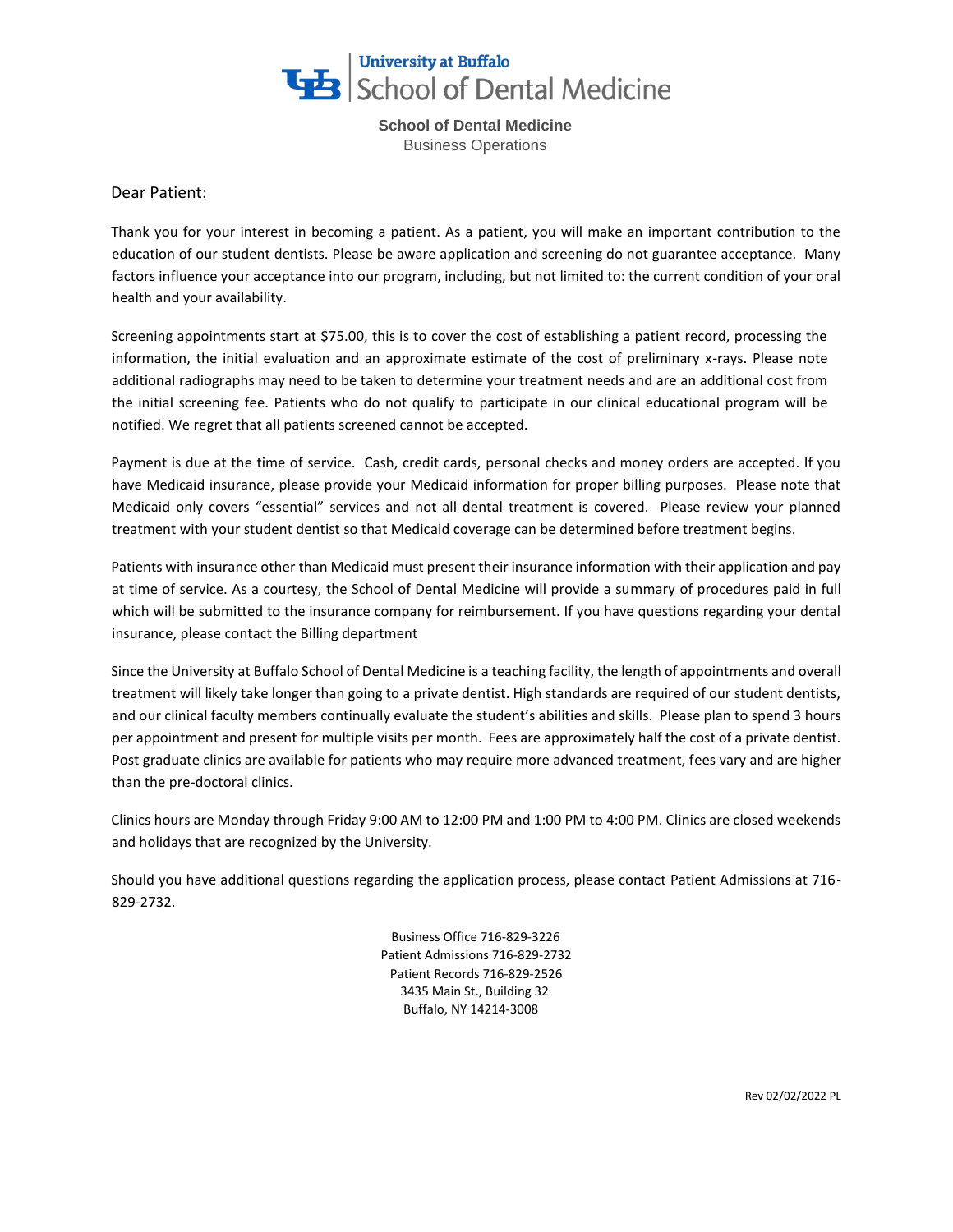

**School of Dental Medicine**  Business Operations

Thank you for your interest in the UB School of Dental Medicine.

Please complete the Patient Application (Demographic Form) and return to University at Buffalo School of Dental Medicine Patient Admissions, 103 Squire Hall, Buffalo, New York 14214. A staff member will contact you to schedule a New Patient Screening appointment once your application is processed. Visit our website @ http://dental.buffalo.edu/ and click on "Patient" to view the "Patient Orientation Video" for helpful information regarding your upcoming experience at the University at Buffalo School of Dental Medicine.

## **Enclosed please find:**

- **1)** Parking permit with instructions (allows for free parking in clinic patient parking areas only)
- **2)** Patient Application (Demographic Form)
- **3)** Prospective Patient Information
- **4)** A copy of the Patient Rights and Responsibilities for your records.

**Before you are contacted you MUST return the completed application (demographic) form** to the University at Buffalo School of Dental Medicine Patient Admissions, 103 Squire Hall, Buffalo, New York 14214:

## **On the day of your scheduled appointment:**

Please bring a complete list of all your current medications along with the dosage.

- 1) Park your vehicle in one of the designated patient parking areas
- 2) Place the enclosed parking permit on the dashboard of your vehicle.
- 3) Patient check in is available at the Welcome center
- 4) There is a \$75.00 fee for the screening visit including estimated cost of preliminary radiographs (x-rays). If you are paying by check or Money Order, please make payable to "UB Dental" Cash and credit cards are also accepted. Patients with Medicaid insurance MUST present his/her insurance information prior to check in for eligibility verification.
- 5) Photo I.D. will be required at the screening appointment, and may also be requested at any other time. Please remember to bring this document with you to your scheduled appointment. This is in accordance with the Federal Trade Commission Red Flags Rule (16 CFR 681.2).
- 6) Wheelchairs are available (if needed) from the first floor receptionist.

## **Questions regarding the application process can be directed to Patient Admissions at (716)829-2732.**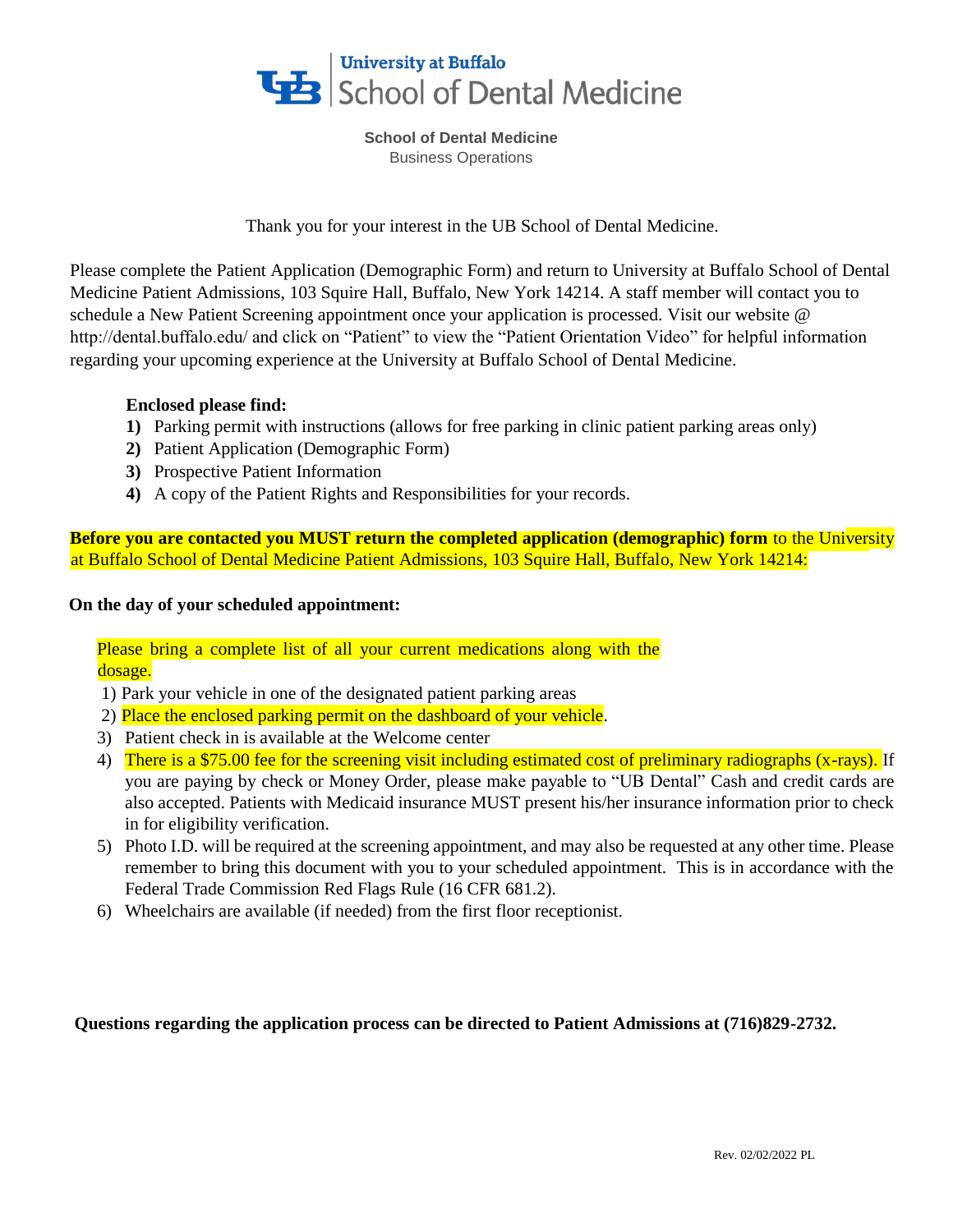

**Chart #**\_\_\_\_\_\_\_\_\_\_\_\_\_\_\_\_\_\_\_

 **PATIENT APPLICATION** 

| Mr. Mrs. Miss Ms. Dr. Name                                                                                                              | Last | First                                                                                                                                                                                                                                                                                                          | Middle Initial |
|-----------------------------------------------------------------------------------------------------------------------------------------|------|----------------------------------------------------------------------------------------------------------------------------------------------------------------------------------------------------------------------------------------------------------------------------------------------------------------|----------------|
| Date of Birth: $\frac{1}{2}$ $\frac{1}{2}$ $\frac{1}{2}$ $\frac{1}{2}$ $\frac{1}{2}$ Gender: M F                                        |      | Social Security Number $\frac{1}{2}$ $\frac{1}{2}$ $\frac{1}{2}$ $\frac{1}{2}$ $\frac{1}{2}$ $\frac{1}{2}$ $\frac{1}{2}$ $\frac{1}{2}$ $\frac{1}{2}$ $\frac{1}{2}$ $\frac{1}{2}$ $\frac{1}{2}$ $\frac{1}{2}$ $\frac{1}{2}$ $\frac{1}{2}$ $\frac{1}{2}$ $\frac{1}{2}$ $\frac{1}{2}$ $\frac{1}{2}$ $\frac{1}{2}$ |                |
|                                                                                                                                         |      |                                                                                                                                                                                                                                                                                                                |                |
|                                                                                                                                         |      |                                                                                                                                                                                                                                                                                                                |                |
| Address:                                                                                                                                |      |                                                                                                                                                                                                                                                                                                                |                |
|                                                                                                                                         |      |                                                                                                                                                                                                                                                                                                                |                |
|                                                                                                                                         |      |                                                                                                                                                                                                                                                                                                                |                |
|                                                                                                                                         |      |                                                                                                                                                                                                                                                                                                                |                |
|                                                                                                                                         |      |                                                                                                                                                                                                                                                                                                                |                |
|                                                                                                                                         |      |                                                                                                                                                                                                                                                                                                                |                |
| Have you ever been treated at the UB School of Dental Medicine in the past? (Circle One) Y N                                            |      |                                                                                                                                                                                                                                                                                                                |                |
|                                                                                                                                         |      |                                                                                                                                                                                                                                                                                                                |                |
|                                                                                                                                         |      |                                                                                                                                                                                                                                                                                                                |                |
|                                                                                                                                         |      |                                                                                                                                                                                                                                                                                                                |                |
|                                                                                                                                         |      | Race / Ethnicity: (circle one) Caucasian African American Asian Hispanic Other                                                                                                                                                                                                                                 |                |
| Any special needs we should know about? Blind Deaf Wheelchair Other ________________________________                                    |      |                                                                                                                                                                                                                                                                                                                |                |
|                                                                                                                                         |      |                                                                                                                                                                                                                                                                                                                |                |
|                                                                                                                                         |      |                                                                                                                                                                                                                                                                                                                |                |
|                                                                                                                                         |      |                                                                                                                                                                                                                                                                                                                |                |
|                                                                                                                                         |      |                                                                                                                                                                                                                                                                                                                |                |
|                                                                                                                                         |      |                                                                                                                                                                                                                                                                                                                |                |
|                                                                                                                                         |      |                                                                                                                                                                                                                                                                                                                |                |
|                                                                                                                                         |      |                                                                                                                                                                                                                                                                                                                |                |
|                                                                                                                                         |      |                                                                                                                                                                                                                                                                                                                |                |
|                                                                                                                                         |      |                                                                                                                                                                                                                                                                                                                |                |
|                                                                                                                                         |      |                                                                                                                                                                                                                                                                                                                |                |
|                                                                                                                                         |      |                                                                                                                                                                                                                                                                                                                |                |
|                                                                                                                                         |      |                                                                                                                                                                                                                                                                                                                |                |
|                                                                                                                                         |      |                                                                                                                                                                                                                                                                                                                |                |
| Do you have a Primary Care Physician? (Circle one) Y N<br>Do you have a healthcare proxy? Y N (If Yes, you must provide a copy of form) |      |                                                                                                                                                                                                                                                                                                                |                |
|                                                                                                                                         |      |                                                                                                                                                                                                                                                                                                                |                |
| <b>Please check one:</b>                                                                                                                |      |                                                                                                                                                                                                                                                                                                                |                |
| I understand x-rays will be taken at my Screening Appointment                                                                           |      |                                                                                                                                                                                                                                                                                                                |                |
|                                                                                                                                         |      | I will send a digital copy of recent full mouth x-rays from my previous dentist before my screening                                                                                                                                                                                                            |                |

## **Signature of Applicant:** \_\_\_\_\_\_\_\_\_\_\_\_\_\_\_\_\_\_\_\_\_\_\_\_\_\_\_\_\_\_\_\_\_\_\_\_\_\_\_\_\_\_\_ **Date:** \_\_\_\_\_\_\_\_\_\_\_